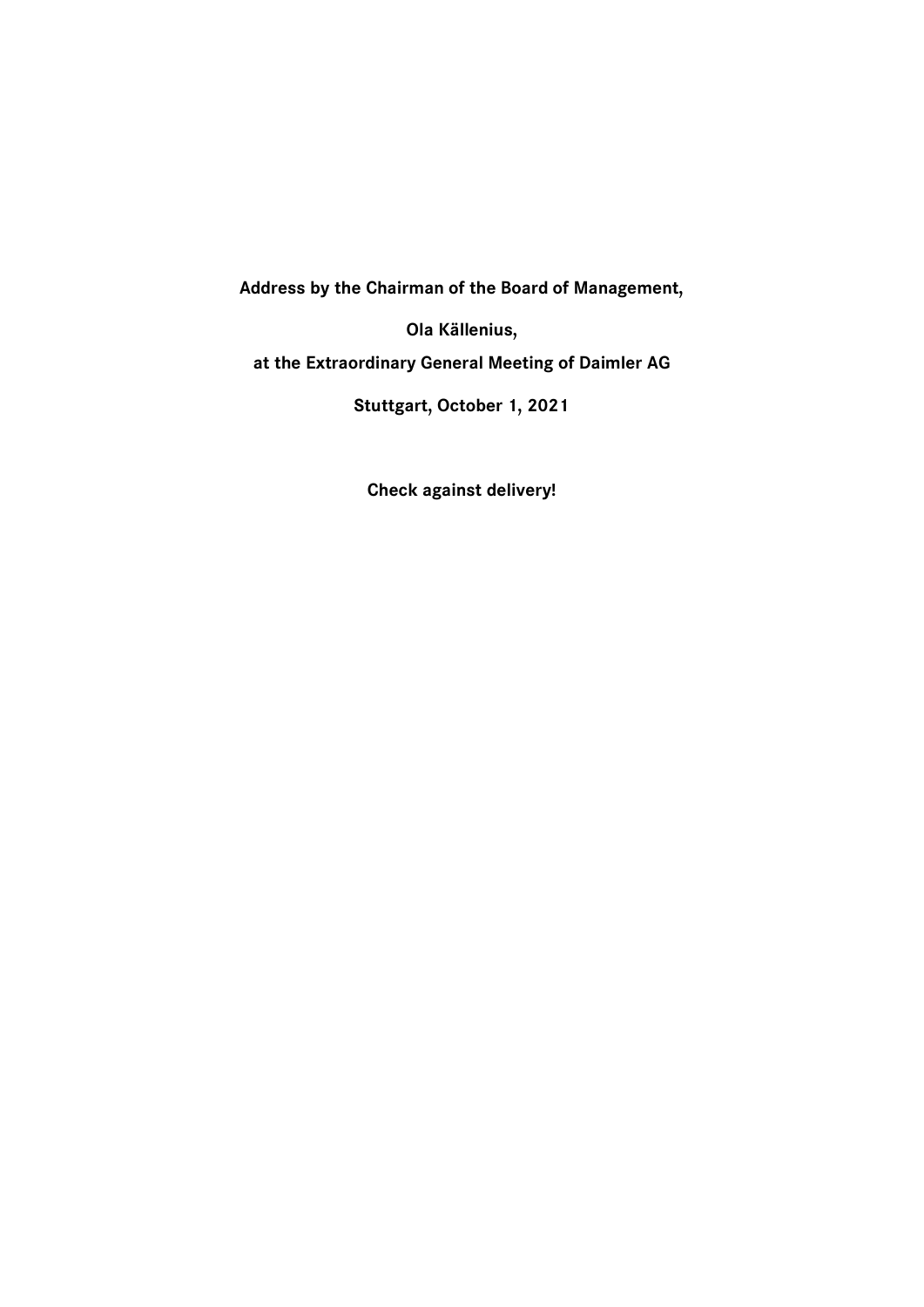- Dear shareholders, we just saw it: over 135 years. An impressive history.
- But this history is not the result of a sense of tradition. On the contrary: Our success comes from a relentless spirit of innovation. A better future through better technology. That is our approach.
- The courage to break new ground is what distinguishes this company. From the very beginning. It is an integral part of our identity. That will always be the case.
- But the pace of change is accelerating. And we're the ones pushing the pace:
- We are convinced:
	- o The most desirable electric luxury sedan today is a Mercedes.
	- o The aerodynamics world champion: a Mercedes.
	- o The first highly automated production car: a Mercedes.
	- o The truck with the most innovative assistance systems: a Mercedes.
	- o The first electric bus with a solid-state battery: a Mercedes.
	- We are driving the change. And we have so much more planned. That's why we're here together. We are taking the next step today.
	- Daimler turns into two companies strong and independent. Cars and vans on the one hand, trucks and buses on the other. In this context, we intend to list Daimler Truck on the stock exchange.
	- We have examined and prepared this step thoroughly. We are convinced: It makes sense. It creates added value for all sides - especially for you, our shareholders.
	- What do we expect from this in concrete terms?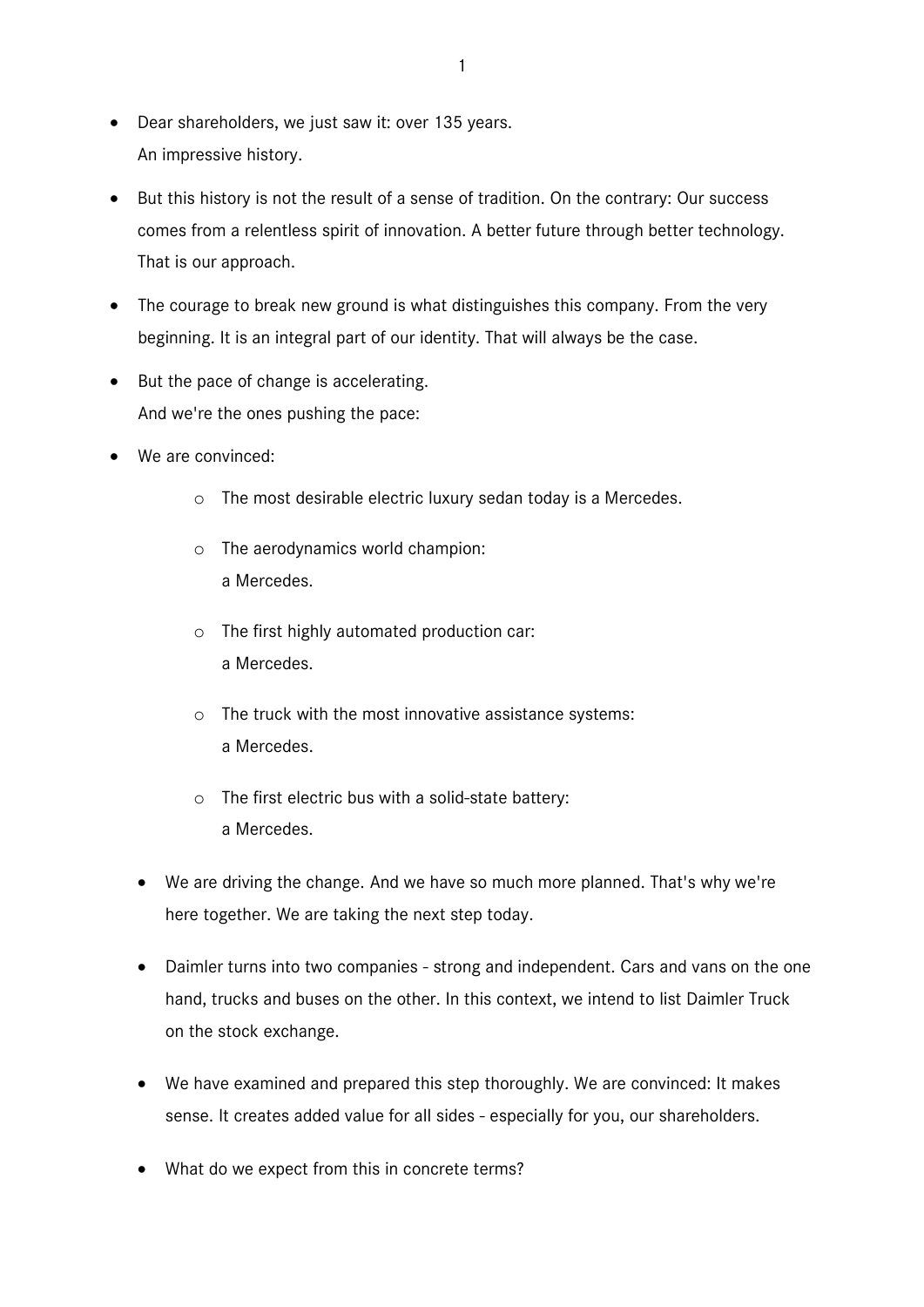- o We can focus more strongly on the respective customer needs.
- o We can tackle the specific challenges of transformation in an even more focused way.
- o We are gaining speed, flexibility and innovative strength.
- o We strengthen entrepreneurial freedom.
- o We ensure clear responsibilities and decision-making structures.
- o We can exploit technology and growth opportunities in an even more targeted manner.
- o We safeguard existing jobs and create new ones.
- o We can enter into partnerships in a more targeted way.
- o We offer a clear profile for investors.
- o And we increase the value of the company.
- It's all for the good of your business. It is also in the interest of our customers and our employees. They, too, will benefit from stronger companies.
- It is right to carry out this realignment now: self-determined and from a position of strength. We are thus unleashing the full potential of both companies. We can establish two undisputed innovation leaders. They will set the pace in both industries.
- Different customers, different business model, different framework conditions: Trucks and cars are two completely different businesses.
- There are also significant technological differences. For passenger cars, the focus is on the battery. When it comes to trucks, fuel cells also play an important role.
- For all these reasons, several paths lead us into the future. That is what today is all about.
- Martin Daum will now present to you what Daimler Truck's path looks like.

*\*\*\**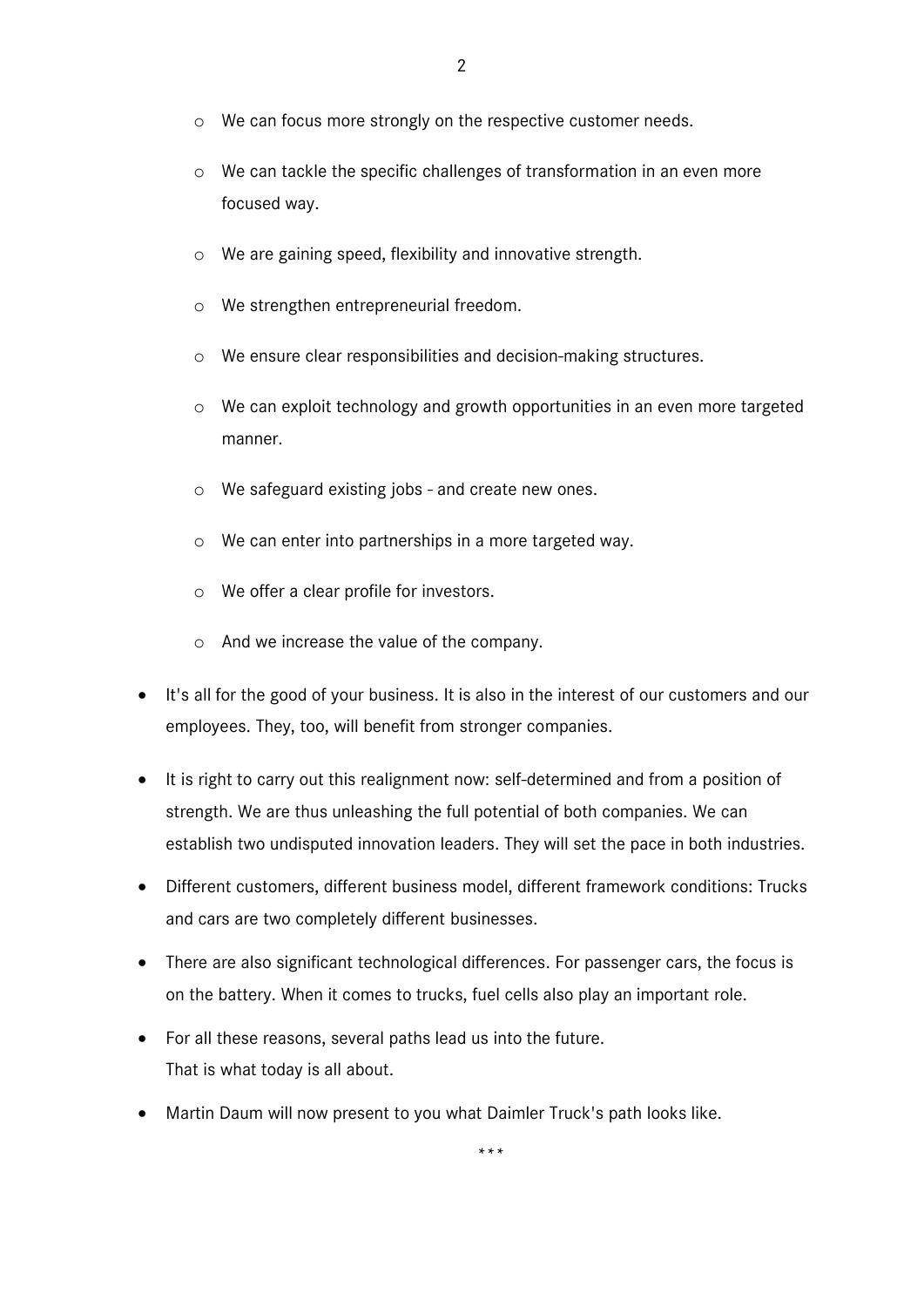- Thank you very much, Martin. Daimler Truck is entering a new era. As an independent company. With more speed, flexibility and entrepreneurial freedom.
- But a new chapter is also beginning for Mercedes-Benz. With full focus, we can make even better use of the opportunities of change.
- The starting position is good. We have the strongest product portfolio ever. And it is becoming increasingly electric.
- This year alone, we have presented four new electric models.
	- o At the beginning of the year came the EQA. The new entry into the world of Mercedes-EQ.
	- o In April, we introduced our EQB. It offers space for up to seven passengers. This is not the only reason why the EQB is an exception in the compact segment.
	- o With our EQS, we have entered a new era. This car is a statement: for emission-free driving and automotive luxury.
- At the IAA, we upped the ante. For example, the new EQE. We have brought the car for you. The EQE combines the stylish design of a sedan with sporty dynamics.
- The EQE has a range of up to 660 kilometers absolute top in the segment. 250 kilometers can be charged in less than 15 minutes. The interior space is also impressive.
- Many of the things that make the EQS revolutionary can also be found in the EQE. From the MBUX Hyperscreen to the latest assistance systems and automatic doors. The car will arrive at the dealers in the spring.
- At the IAA, we also showed: We are strengthening all our brands with new products.
- The AMG version of the EQS redefines performance.
- And the Concept EQG proves: Off-road capability and sustainability are not mutually exclusive. The new definition of our icon is supposed to go into series production in 2024.
- The demand for our products is excellent.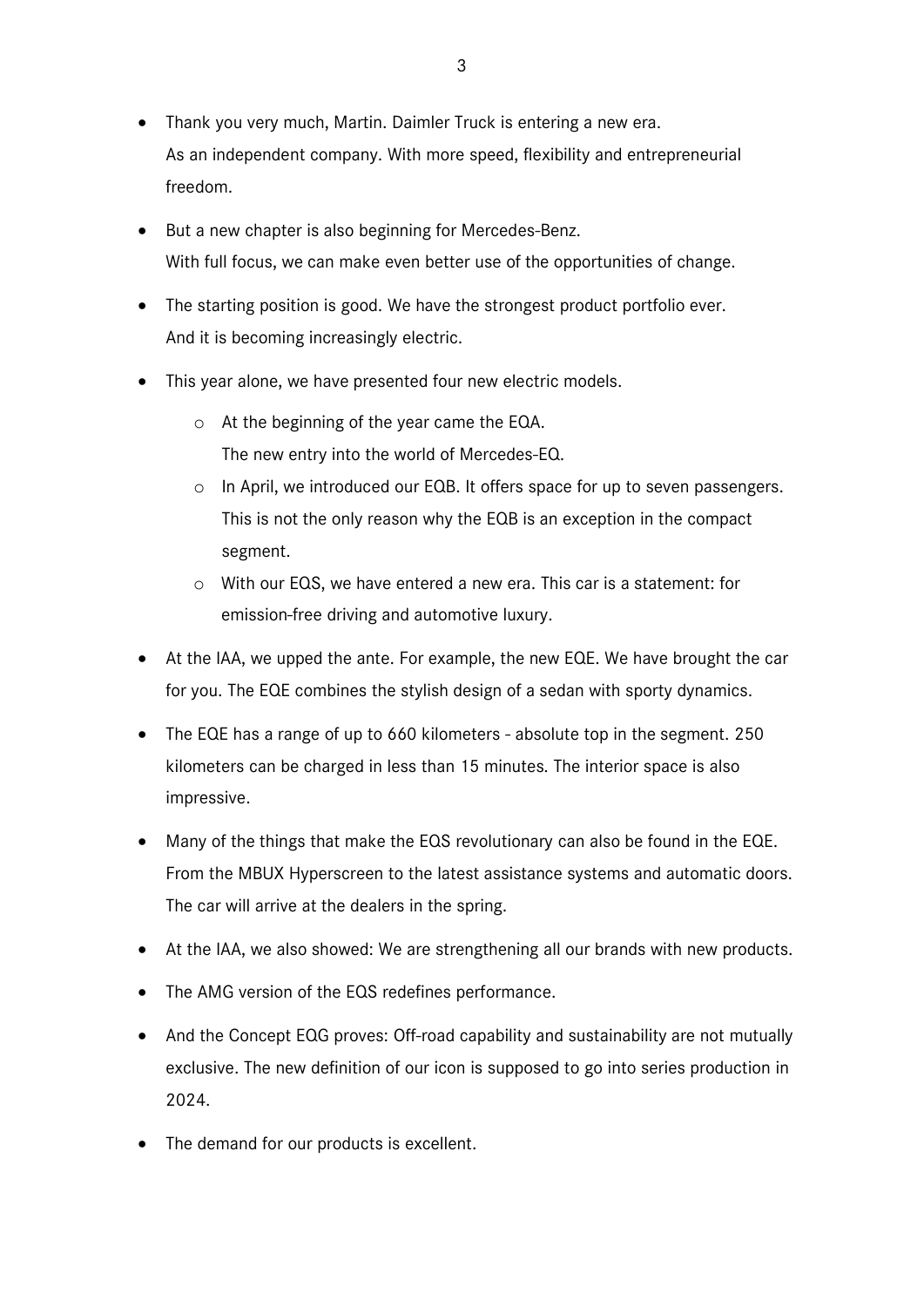- However, we cannot serve all customers in a timely manner right now. The reason for this is the bottlenecks in semiconductors. This affects the entire industry.
- We are working with our partners to normalize the situation.
- But the semiconductor shortage will still be felt next year.
- We do everything we can to keep the waiting time for our customers as short as possible. And the financial consequences for the company.
- We have already become much more resilient financially. We are continuing on this path.
- Because cost discipline is even more important in the transformation. Mercedes-Benz is expected to achieve double-digit margins also in an electric world. We want to continue to grow profitably.
- Then we can focus on our most important task: to build the most desirable cars in the world.
- This car is a good example. The *Concept Mercedes-Maybach EQS* is a preview of the first electric production model from Mercedes-Maybach.
- The design is futuristic. The interior promises luxurious travel at the highest level. Our *Concept Mercedes-Maybach EQS* is also further evidence of our realigned strategy.
- Mercedes-Benz has a clear course: We are a car manufacturer. And we are proud of it.
- Our place is at the upper end of the market. Mercedes-Benz is a luxury brand.
- We use this position and our technological strength to increase the value of the company.
- Our strategy is based on six pillars. We are making good progress with all of them.
- One of the most important building blocks for our future is leadership in e-mobility.
- We have already clearly positioned ourselves in 2019: Mercedes-Benz is becoming  $CO<sub>2</sub>$ -neutral. By 2039 at the latest. More than a decade earlier than required by the Paris Climate Agreement.
- Now it is time to accelerate significantly once again: with even faster electrification of our products.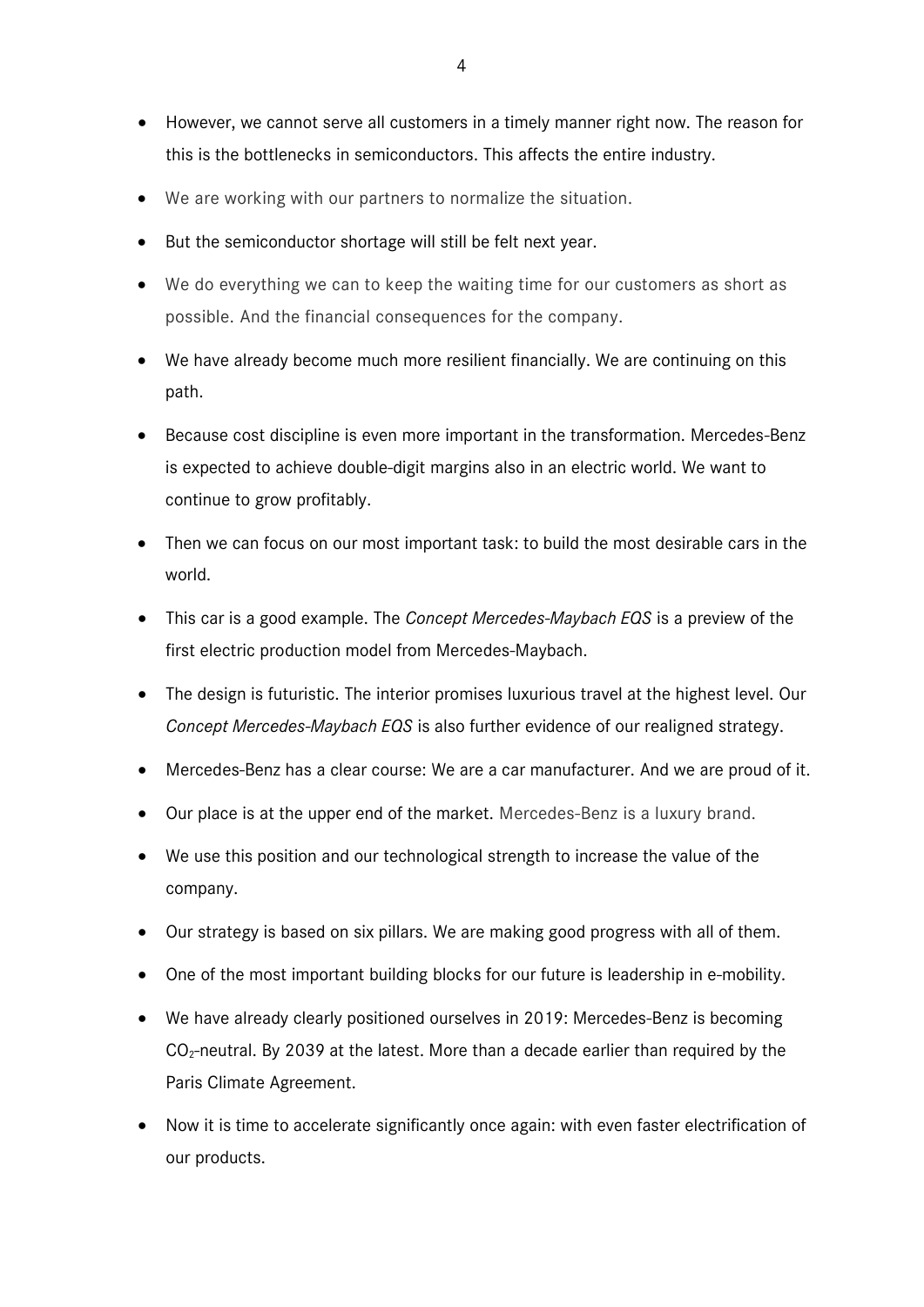- The main markets are heading in this direction. The turnaround is getting closer, especially in the luxury segment. That's why we set the course for an even faster transformation in July.
- So far, electric cars and plug-in hybrids should account for 25 percent of our sales in 2025. Our new target is up to 50 percent. That is extremely demanding.
- By the end of the decade, we will be ready to transition fully. Where the market allows, we will go 100 percent electric.
- With this strategic step, we have made concrete decisions in all areas. They show that we are serious. We have a comprehensive plan.
- As early as next year, we will offer electric options in all our segments.
- In 2025, there will be an electric alternative for every model. We are launching three all-electric architectures. From then on, all new architectures will be electric.
- We are ramping up the production of battery cells. We are building eight cell factories worldwide. In Europe, we are joining forces with the company ACC. Together we are building a European champion.
- We are also preparing our passenger car production for the manufacturing of electric cars. We will also produce sustainable cars in a sustainable manner. By 2022, we will convert all Mercedes-Benz AG plants to  $CO<sub>2</sub>$ -neutral production.
- However, the transformation of our company is not just about new products and production lines. It starts much earlier – with ourselves.
- The transformation of Mercedes-Benz will only succeed if we also transform ourselves as a team.
- In 2020 alone, we trained around 20,000 colleagues in Germany on electromobility. I know that our engineers are passionate about technical progress.
- We are developing new competencies. For example, in the development of our future operating system MB.OS. We are adding up to 3,000 new people to our team. 1,000 of these jobs will be created in Germany. Because software is also a central part of our strategy.
- Of course, the transformation also involves difficult decisions. We need structures that are future-proof.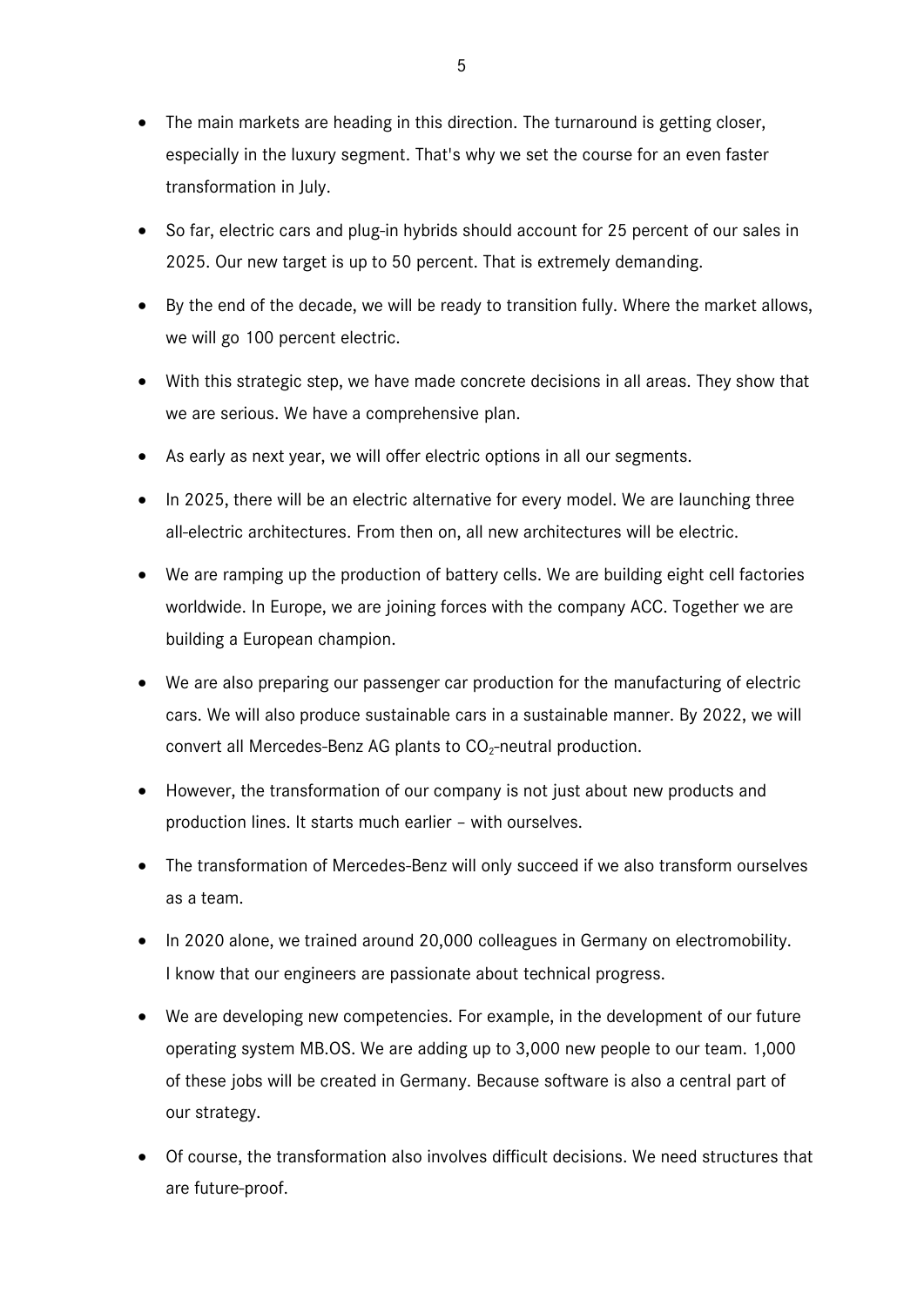- I am deeply convinced of this: Decarbonization and digitization are leading to the good and secure jobs of tomorrow.
- I think it's becoming clear that we are taking an offensive approach to the transformation. We are changing - in all areas. At all levels. With the greatest motivation.
- When I started at Daimler in the early 1990s, automated driving, zero-emission and fully connected vehicles were just visions. Today, all this is reality.
- And we will see much bigger changes still to come. We see many new opportunities in this. We want to take advantage of them.
- This is the attitude I hope the future German federal government will adopt. This applies to any possible coalition. We need effective climate protection and a strong economy. A signal of departure.
- For the future of Daimler it is clear: Trucks and cars address different requirements. They have different technological solutions. And they serve different target groups - on the customer and on the investor side.
- The goal unites us: sustainable vehicles and an increase in the value of the company. The ways to get there take different routes. That's why it's right to give both companies more autonomy today.
- Let's approach the future the way our company's history began. With the courage to break new ground. That's what we do best.
- For people around the world this star is so much more than the logo of a successful company. This star reaches not only the minds. It reaches the hearts. It creates trust. Our most valuable asset.
- People see in our star the most innovative technology and the greatest safety. The best cars and commercial vehicles in the world. A goal worth working for. The relentless pursuit of progress and renewal.
- The star is a promise. And it is our aspiration to deliver on this promise time and again and better and better.